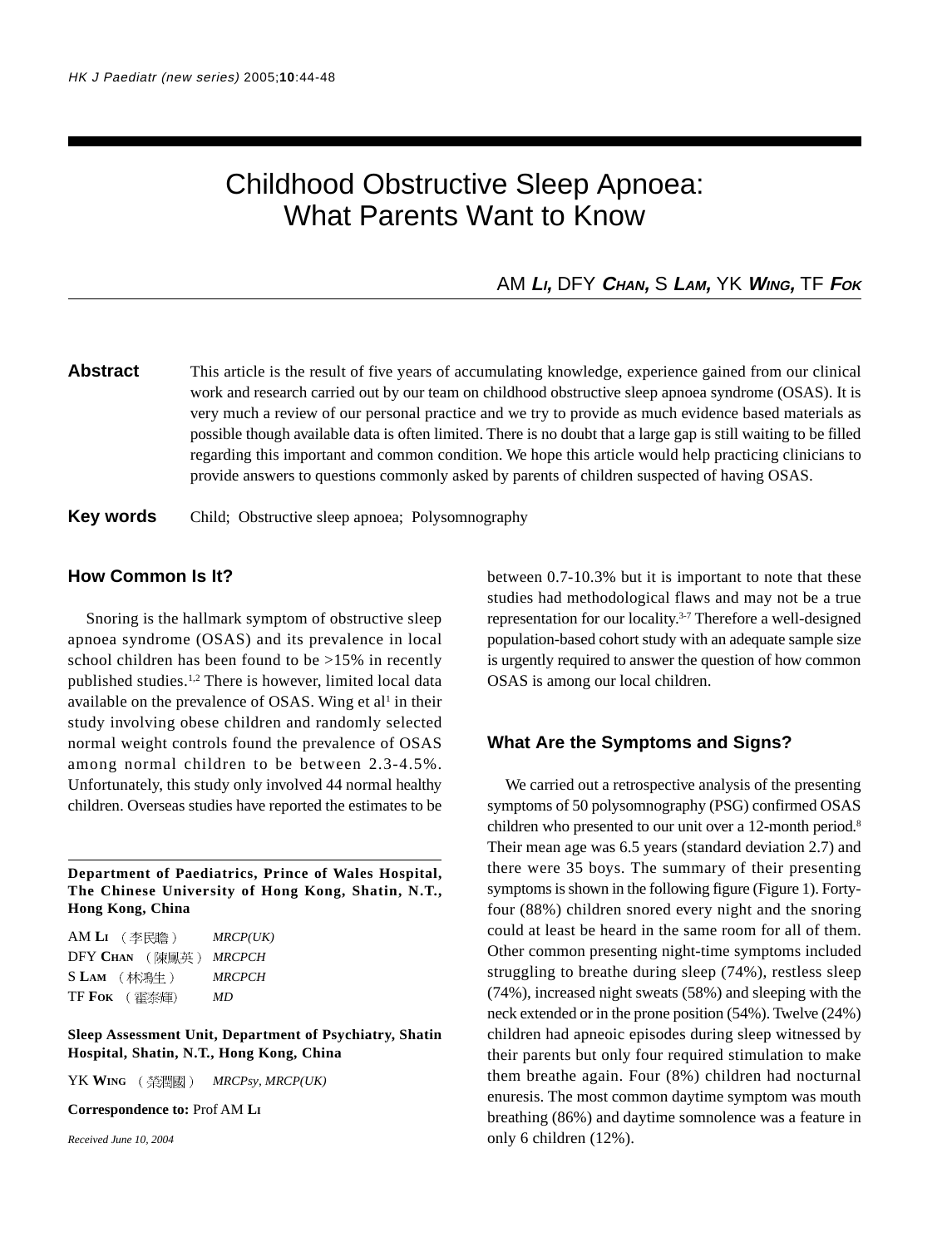

**Figure 1** Frequency of presenting clinical features of obstructive sleep apnoea syndrome (n=50).

### **What Are the Causes of OSAS?**

The most common cause of OSAS in children is adenotonsillar hypertrophy and most cases of which are amenable to surgical treatment.<sup>9</sup> The peak incidence occurs between 3 and 6 years of age as that corresponds to the age range when upper airway lymphoid tissue enlargement, relative to craniofacial size, is greatest.10 However, the size of tonsils on direct inspection does not bear any relationship with the presence and severity of OSAS.<sup>11</sup> Obesity is another important factor for OSAS in children; obese children are 10 times more likely than normal weight controls to suffer from the condition.1 Other causes for OSAS include Down syndrome, craniofacial anomalies, neuromuscular disorders and laryngomalacia.

#### **Will My Child Die from OSAS?**

Adults with OSAS have been reported to be at an increased risk of dying early, compared to the general population, mainly from respiratory and cardiovascular complications. Hypertension, obesity, age between 30 and 50 years and a severe degree of OSAS increase the risk of early death in these patients.12 The mortality rate in children with OSAS is unknown. Deaths thought to be secondary to OSAS in children occurred during the time when childhood OSAS was relatively unrecognised and were attributed to perioperative cardiorespiratory failure in children with associated craniofacial and neurological disorders.<sup>13</sup> Definitive causal relationship between sudden infant death and OSAS has not been established. An association between sleep-disordered breathing and apparent life-threatening events has however, been suggested.14

#### **Does It Run in the Family?**

Studies using familial correlation and segregation analysis have provided data to support that inheritable factors contribute to the development of OSAS and that maternal components may be more important than paternal ones.15,16 However, the exact pattern of inheritance and whether this genetic predisposition is modifiable by other environmental factors is still unknown. The individual craniofacial skeleton maybe an important component of the final end product of this genetic predisposition.

#### **What Are the Complications?**

Neuro-cognitive abnormalities – In contrast to adult patients, affected children tend to have preserved sleep architecture and therefore excessive daytime sleepiness (EDS) is not usually a predominant feature of childhood OSAS.17 Despite the relative absence of EDS, OSAS and even snoring appear to be associated with significant behavioural and learning problems, poor attention span, hyperactivity and even lower than average intelligence quotient.18-24 There is some evidence to suggest reversibility of such neuro-cognitive dysfunction following treatment.22-24

Growth failure – Marcus et al<sup>25</sup> evaluated 14 prepubertal children with a mean age of 4 years who had OSAS documented by overnight PSG. Caloric intake and sleeping energy expenditure as well as anthropomorphic measurements were taken before and after adenotonsillectomy. Average sleeping energy expenditure decreased, and mean weight Z score increased postoperatively without any change in caloric intake. We had carried out a case-control resting energy expenditure study and found a trend towards higher energy consumption in the OSAS group but we could not establish a correlation between severity of OSAS and energy expenditure.<sup>26</sup> Bar et al<sup>27</sup> evaluated changes in growth and also measured insulin-like growth factor (IGF)-I before and 18 months after adenotonsillectomy. There was a statistically significant increase in weight and IGF-I levels at 18 months. The pathogenesis associated with failure to thrive in children with OSAS is likely to be an inter-play between various mechanisms. Luckily we are seeing less of this complication as people are becoming more aware of this condition and tend to seek medical intervention early.

Cardiovascular abnormalities – In adults, the presence of OSAS is without doubt associated with an increased risk of systemic hypertension.28 Systemic blood pressure (BP)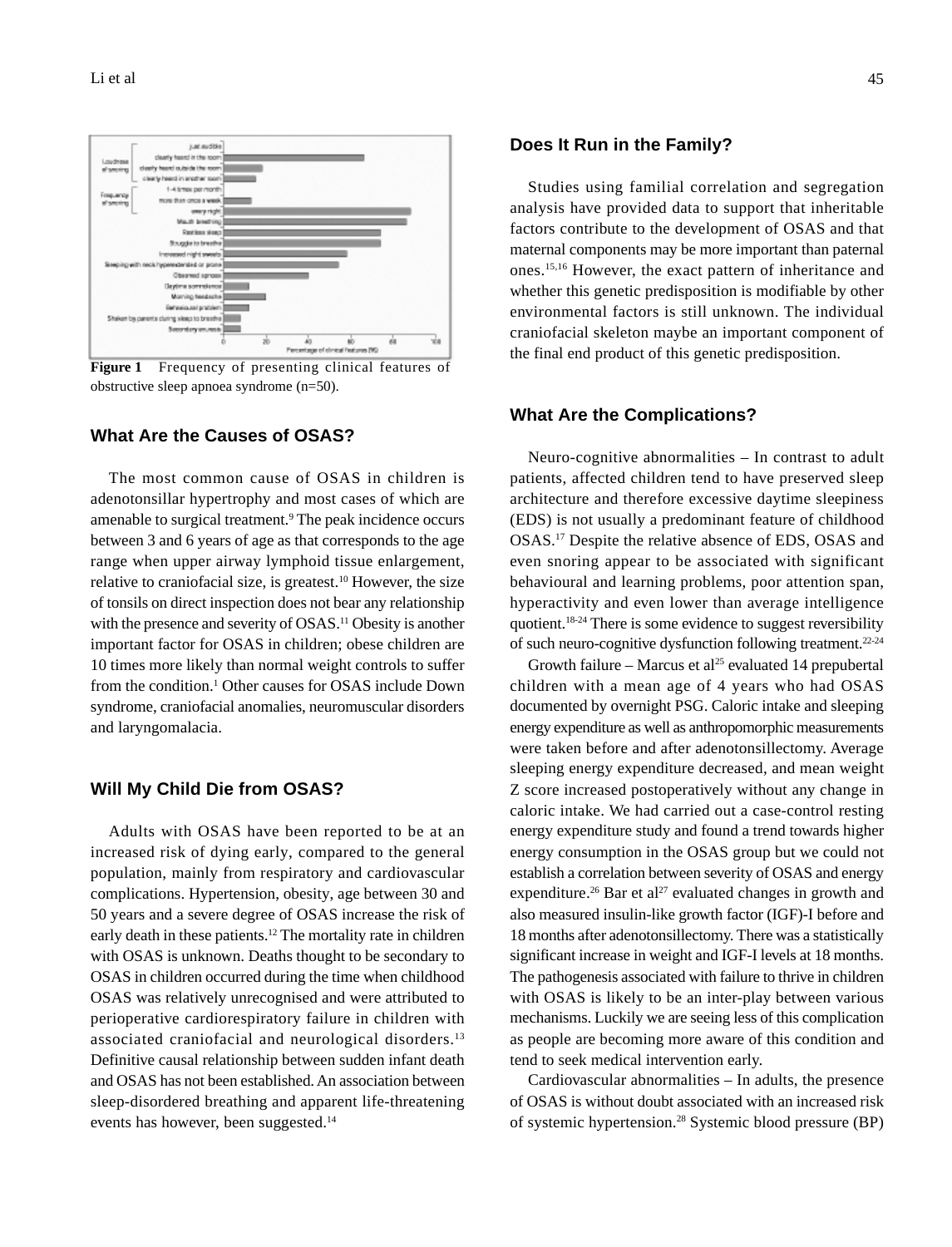was evaluated in a study of children referred for PSG.<sup>29</sup> Higher diastolic pressures (adjusted for body mass index and age) were found in children with OSAS, compared with those with primary snoring. However, the response after adenotonsillectomy was not reported. A local study demonstrated abnormal arterial distensibility and blood pressure even in primary snorers.30 A well-designed longterm prospective study is needed to assess whether any cardiac abnormalities detected are precursor for cardiovascular disease in adults.

#### **How Do You Make the Diagnosis?**

OSAS is unlikely in the absence of habitual snoring. Symptoms on their own however, have a poor diagnostic yield.31 Findings on physical examination are often normal. Size of tonsils and adenoids on direct inspection are not related to the presence or severity of OSAS.11

The "gold standard" for the diagnosis of OSAS is overnight polysomnography (PSG) even though it has not been well standardised in its performance or interpretation especially among the paediatric population. The most acceptable diagnostic cutoff for childhood OSAS as proposed by Marcus et  $al^{32}$  is an obstructive apnoea index of greater than 1. However, this criterion does not take into account episodes of hypopnoea that are important in children with OSAS. The same group recently proposed an apnoea-hyponoea index of greater 1.5 as diagnostic for OSAS.<sup>33</sup>

In adults, incorrectly diagnosing OSAS as primary snoring after a single night recording has been reported in some studies.34-36 A disturbed sleep pattern which is known as the "first night effect" caused by artificial sleep laboratory environment and continuous visual surveillance is well described and may influence the result reliability of a single night study.36-39 First night effect is known to reduce the amount of rapid eye movement (REM) sleep and with childhood OSAS being more severe during REM sleep, a single night PSG may be expected to generate a high rate of false negative studies. We recently carried out a study looking at the feasibility of a single night study in the assessment of OSAS in children. The first night PSG would have correctly identified 84.6% of OSAS cases and all cases missed by the first night study had only borderline PSG abnormality. Thus a single night sleep study is adequate and more cost effective in assessing for childhood OSAS (unpublished findings).

A variety of screening tests have been proposed,

including pulse oximetry, abbreviated sleep study, audiotaping and radiography. They were all compared to polysomnography as the gold standard with its inherent problems as mentioned above. Most tests were found to have acceptable positive predictive value but less than desirable specificity and negative predictive value.

#### **What Treatments Are Available?**

Medical treatment – Nasal corticosteroids have recently been examined as an alternative to adenotonsillectomy in otherwise healthy children with OSAS. Brouillette et al<sup>40</sup> in a prospective, randomised, double-blinded study treated children with mild to moderate OSAS with a 6-week course of either nasal corticosteroids or placebo. The authors were able to demonstrate a moderate improvement in cases treated with nasal corticosteroids. The apnoea hypopnoea index decreased from 11/hr to 6/hr. This was associated with concomitant decreases of about 50% in both the desaturation index and the movement arousal index. In contrast, the placebo group did not show improvement. Wheeler et al<sup>41</sup> found significant improvement in symptom scores of 40-50% in subjects treated with 4 months of nasal fluticasone at a dose of 200 micrograms once daily, but formal assessment using overnight polysomnography was not mentioned. Kiely et al<sup>42</sup> were also able to demonstrate beneficial effect in patients with OSAS and rhinitis treated with a 4-week course of intranasal fluticasone. Topical intranasal steroids may become the alternative therapy for some children with mild OSAS. This is equally important if individuals also suffer from allergic rhinitis that causes nasal oedema and hence increases nasal airflow resistance. Treating the underlying rhinitis will lessen the severity of obstruction.

The importance of weight reduction by means of dietary intervention and increased physical activity should be emphasised in cases where obesity is the main aetiological factor. In our clinical experience, however, the majority of patients have difficulty achieving significant weight loss through such means.

Surgical treatment – A few studies provide evidence that adenotonsillectomy is superior to either adenoidectomy or tonsillectomy alone.43,44 Summarising results from all published studies, it appears that adenotonsillectomy is curative in around 85% of children. Some children with persistent disease after adenotonsillectomy may benefit from uvulopalatopharyngoplasty, maxillary or mandibular surgery, or tracheostomy.<sup>45</sup>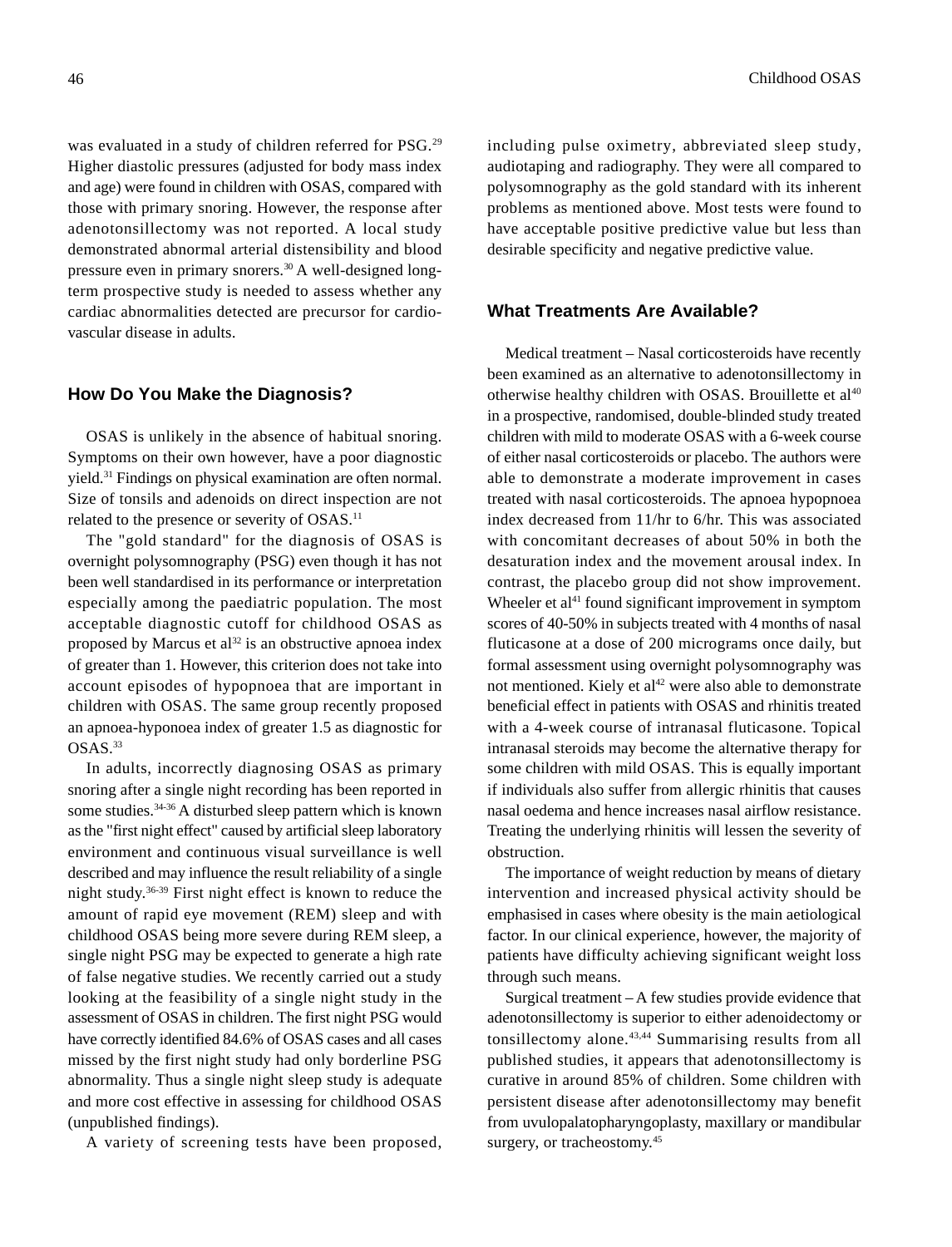Mechanical treatment – In childhood OSAS, nasal continuous positive airway pressure (CPAP) or bi-level positive airway pressure (BiPAP) have established themselves as the second line treatment or in cases where adenotonsillectomy is contraindicated.46-48 CPAP provides positive pressure to the lumen of the airway, and decreases airway collapsibility. Bi-level positive airway pressure may be more comfortable to use, especially with higher pressures. BiPAP also allows setting of a backup rate, and provides some ventilatory assistance. This is especially important for patients with sleep-related hypoventilation caused by muscle weakness, neurological disease, or obesity.

#### **Will It Recur After Treatment?**

It is our practice to review patients who have undergone adenotonsillectomy at 4-6 months after the operation. If they remain symptomatic, a repeat PSG would be offered and mechanical intervention would be instituted if residual OSAS is demonstrated. The following group of patients have been identified to be at a higher risk for residual problem; initial severe OSAS, obesity and those with a positive family history of OSAS.<sup>49</sup> In a study by Contencin et al,<sup>50</sup> 8.5% of children who had undergone adenotonsillectomy experienced residual or recurrent symptoms of OSAS at 3 years following the operation. In a recently published local study,<sup>51</sup> boys undergoing surgical adenotonsillectomy at an early age (<5 years) were found to be at a higher risk for residual OSAS.

As our knowledge on this condition increases, more questions are going to be generated. Further advancement in this important field of paediatric medicine can only be made with collaborative research. We hope this article would provide clinicians with up-to-date information to deal with commonly asked questions regarding childhood OSAS.

#### **References**

- 1. Wing YK, Hui SH, Pak WM, et al. A controlled study of sleep related disordered breathing in obese children. Arch Dis Child 2003;88:1043-7.
- 2. Chau KW, Ng DK, Kwok CK, Chow PY, Ho JC. Clinical risk factors for obstructive sleep apnoea in children. Singapore Med J 2003;44:570-3.
- 3. Ali NJ, Pitson DJ, Stradling JR. Snoring, sleep disturbance, and behaviour in 4-5 year olds. Arch Dis Child 1993;68:360-6.
- 4. Gislason T, Benediktsdottir B. Snoring, apneic episodes, and nocturnal hypoxemia among children 6 months to 6 years old. An epidemiologic study of lower limit of prevalence. Chest 1995;107:963-6.
- 5. Redline S, Tishler PV, Schluchter M, Aylor J, Clark K, Graham G. Risk factors for sleep-disordered breathing in children. Associations with obesity, race, and respiratory problems. Am J Respir Crit Care Med 1999;159(5 Pt 1):1527-32.
- 6. Brunetti L, Rana S, Lospalluti ML, et al. Prevalence of obstructive sleep apnea syndrome in a cohort of 1,207 children of southern Italy. Chest 2001;120:1930-5.
- 7. Rosen CL, Larkin EK, Kirchner HL, et al. Prevalence and risk factors for sleep-disordered breathing in 8- to 11-year-old children: association with race and prematurity. J Pediatr 2003; 142:383-9.
- 8. Li AM, Hui S, Wong E, Cheung A, Fok TF. Obstructive sleep apnoea in children with adenotonsillar hypertrophy: prospective study. Hong Kong Med J 2001;7:236-40.
- 9. Hui S, Wing YW. Obstructive sleep apnoea syndrome in children. Hong Kong Med J 1997;3:419-426.
- 10. Jeans WD, Fernando DC, Maw AR, Leighton BC. A longitudinal study of the growth of the nasopharynx and its contents in normal children. Br J Radiol 1981;54:117-21.
- 11. Li AM, Wong E, Kew J, Hui S, Fok TF. Use of tonsil size in the evaluation of obstructive sleep apnoea. Arch Dis Child 2002; 87:156-9.
- 12. Lavie P, Herer P, Peled R, et al. Mortality in sleep apnea patients: a multivariate analysis of risk factors. Sleep 1995;18: 149-57.
- 13. Lauritzen C, Lilja J, Jarlstedt J. Airway obstruction and sleep apnea in children with craniofacial anomalies. Plast Reconstr Surg 1986;77:1-6.
- 14. Guilleminault C, Pelayo R, Leger D, Philip P, Ohayon M. Sleepdisordered breathing and upper-airway anomalies in first-degree relatives of ALTE children. Pediatr Res 2001;50:14-22.
- 15. Holberg CJ, Natrajan S, Cline MG, Quan SF. Familial Aggregation and Segregation Analysis of Snoring and Symptoms of Obstructive Sleep Apnea. Sleep Breath 2000;4: 21-30.
- 16. Buxbaum SG, Elston RC, Tishler PV, Redline S. Genetics of the apnea hypopnea index in Caucasians and African Americans: I. Segregation analysis. Genet Epidemiol 2002;22: 243-53.
- 17. Goh DY, Galster P, Marcus CL. Sleep architecture and respiratory disturbances in children with obstructive sleep apnea. Am J Respir Crit Care Med 2000;162(2 Pt 1):682-6.
- 18. Gozal D. Sleep-disordered breathing and school performance in children. Pediatrics 1998;102(3 Pt 1):616-20.
- 19. Guilleminault C, Korobkin R, Winkle R. A review of 50 children with obstructive sleep apnea syndrome. Lung 1981;159:275-87.
- 20. Weissbluth M, Davis AT, Poncher J, Reiff J. Signs of airway obstruction during sleep and behavioral, developmental, and academic problems. J Dev Behav Pediatr 1983;4:119-21.
- 21. Chervin RD, Dillon JE, Bassetti C, Ganoczy DA, Pituch KJ. Symptoms of sleep disorders, inattention, and hyperactivity in children. Sleep 1997;20:1185-92.
- 22. Ali NJ, Pitson D, Stradling JR. Sleep disordered breathing: effects of adenotonsillectomy on behaviour and psychological functioning. Eur J Pediatr 1996;155:56-62.
- 23. Blunden S, Lushington K, Kennedy D, Martin J, Dawson D.